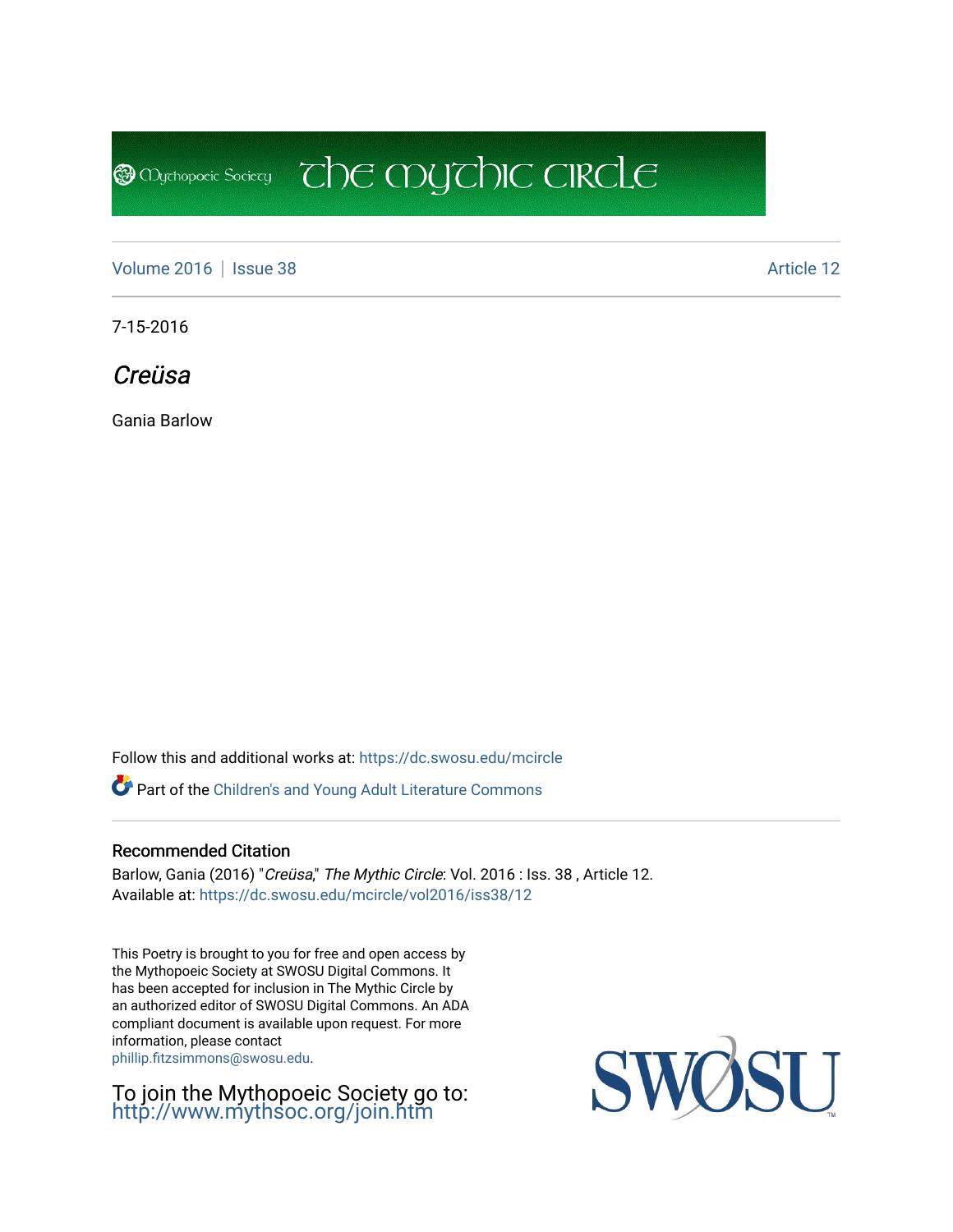# Mythcon 52: The Mythic, the Fantastic, and the Alien

Albuquerque, New Mexico; July 29 - August 1, 2022 <http://www.mythsoc.org/mythcon/mythcon-52.htm>



## Abstract

If Aeneas doesn't see Creüsa dead or dying, alive or living, what is she?